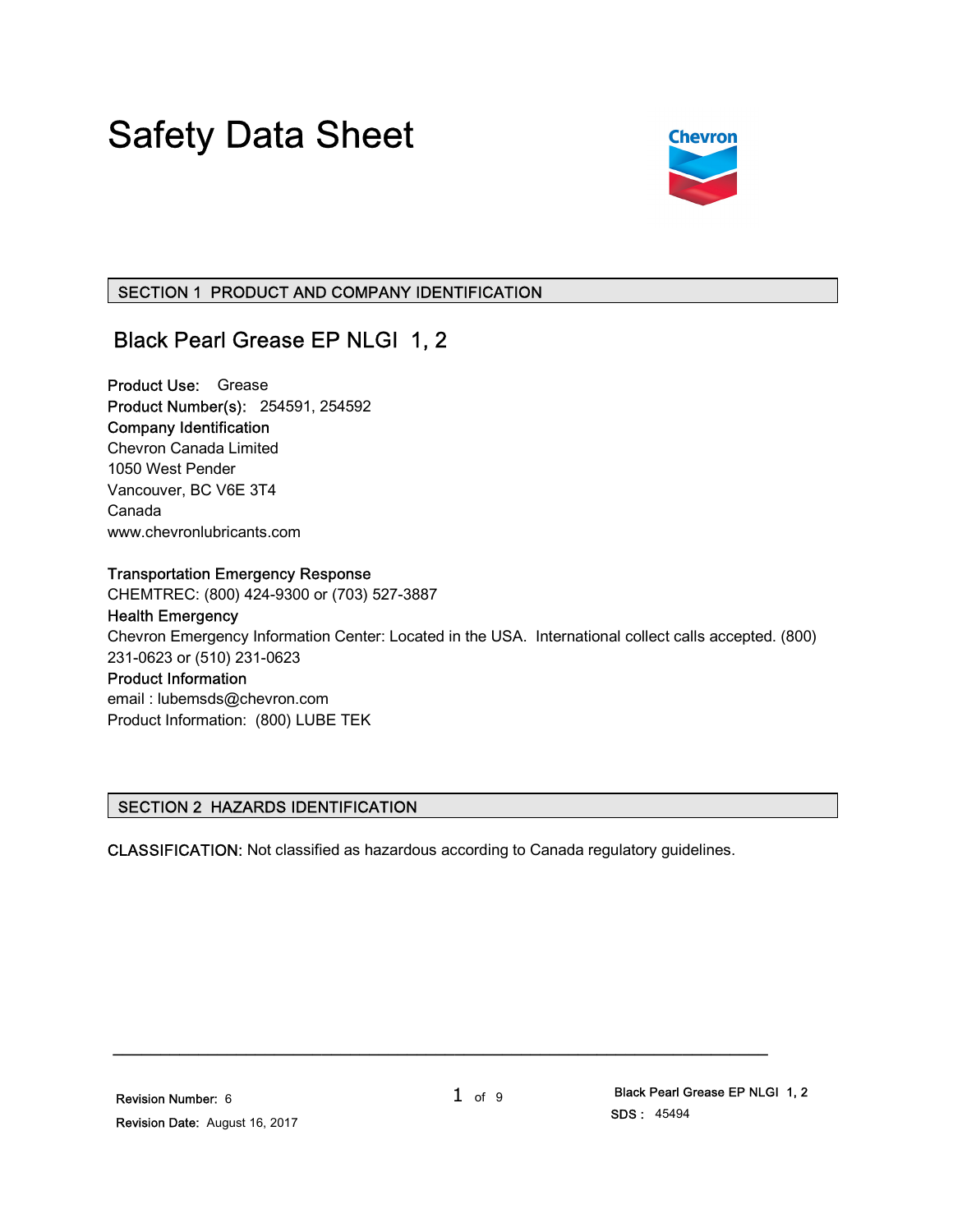# SECTION 3 COMPOSITION/ INFORMATION ON INGREDIENTS

| <b>COMPONENTS</b>                      | I CAS NUMBER   | <b>AMOUNT</b>   |
|----------------------------------------|----------------|-----------------|
| Highly refined mineral oil (C15 - C50) | <b>Mixture</b> | 70 - 99 %weight |

# SECTION 4 FIRST AID MEASURES

#### Description of first aid measures

Eye: No specific first aid measures are required. As a precaution, remove contact lenses, if worn, and flush eyes with water.

Skin: No specific first aid measures are required. As a precaution, remove clothing and shoes if contaminated. To remove the material from skin, apply a waterless hand cleaner, mineral oil, or petroleum jelly. Then wash with soap and water. Discard contaminated clothing and shoes or thoroughly clean before reuse.

Ingestion: No specific first aid measures are required. Do not induce vomiting. As a precaution, get medical advice.

Inhalation: No specific first aid measures are required. If exposed to excessive levels of material in the air, move the exposed person to fresh air. Get medical attention if coughing or respiratory discomfort occurs.

# Most important symptoms and effects, both acute and delayed IMMEDIATE HEALTH EFFECTS

Eye: Not expected to cause prolonged or significant eye irritation.

Skin: High-Pressure Equipment Information: Accidental high-velocity injection under the skin of materials of this type may result in serious injury. Seek medical attention at once should an accident like this occur. The initial wound at the injection site may not appear to be serious at first; but, if left untreated, could result in disfigurement or amputation of the affected part.

 Contact with the skin is not expected to cause prolonged or significant irritation. Contact with the skin is not expected to cause an allergic skin response. Not expected to be harmful to internal organs if absorbed through the skin.

Ingestion: Not expected to be harmful if swallowed.

Inhalation: Not expected to be harmful if inhaled. Contains a petroleum-based mineral oil. May cause respiratory irritation or other pulmonary effects following prolonged or repeated inhalation of oil mist at airborne levels above the recommended mineral oil mist exposure limit. Symptoms of respiratory irritation may include coughing and difficulty breathing.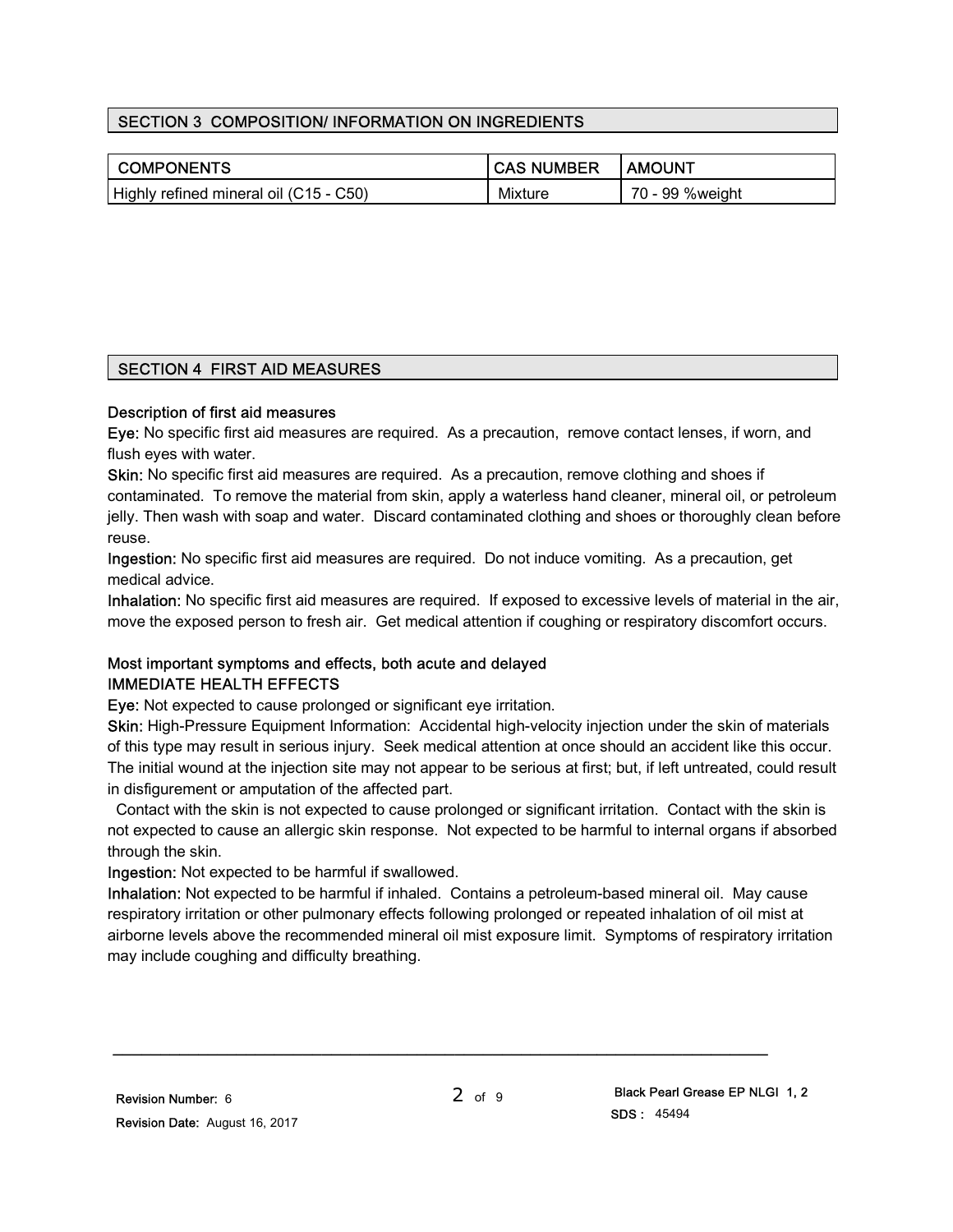#### Indication of any immediate medical attention and special treatment needed

Note to Physicians: In an accident involving high-pressure equipment, this product may be injected under the skin. Such an accident may result in a small, sometimes bloodless, puncture wound. However, because of its driving force, material injected into a fingertip can be deposited into the palm of the hand. Within 24 hours, there is usually a great deal of swelling, discoloration, and intense throbbing pain. Immediate treatment at a surgical emergency center is recommended.

# SECTION 5 FIRE FIGHTING MEASURES

EXTINGUISHING MEDIA: Use water fog, foam, dry chemical or carbon dioxide (CO2) to extinguish flames.

# PROTECTION OF FIRE FIGHTERS:

Fire Fighting Instructions: This material will burn although it is not easily ignited. See Section 7 for proper handling and storage. For fires involving this material, do not enter any enclosed or confined fire space without proper protective equipment, including self-contained breathing apparatus.

Combustion Products: Highly dependent on combustion conditions. A complex mixture of airborne solids, liquids, and gases including carbon monoxide, carbon dioxide, and unidentified organic compounds will be evolved when this material undergoes combustion.

# SECTION 6 ACCIDENTAL RELEASE MEASURES

Protective Measures: Eliminate all sources of ignition in vicinity of spilled material.

Spill Management: Clean up spills immediately, observing precautions in Exposure Controls/Personal Protection section. Stop the source of the release if you can do it without risk. Contain release to prevent further contamination of soil, surface water or groundwater. Clean up spill as soon as possible, observing precautions in Exposure Controls/Personal Protection. Use appropriate techniques such as applying non-combustible absorbent materials or pumping. Where feasible and appropriate, remove contaminated soil. Place contaminated materials in disposable containers and dispose of in a manner consistent with applicable regulations.

Reporting: Report spills to local authorities as appropriate or required.

# SECTION 7 HANDLING AND STORAGE

General Handling Information: Avoid contaminating soil or releasing this material into sewage and drainage systems and bodies of water.

Static Hazard: Electrostatic charge may accumulate and create a hazardous condition when handling this material. To minimize this hazard, bonding and grounding may be necessary but may not, by themselves, be sufficient. Review all operations which have the potential of generating and accumulating an electrostatic charge and/or a flammable atmosphere (including tank and container filling, splash filling, tank cleaning, sampling, gauging, switch loading, filtering, mixing, agitation, and vacuum truck operations) and use appropriate mitigating procedures.

Container Warnings: Container is not designed to contain pressure. Do not use pressure to empty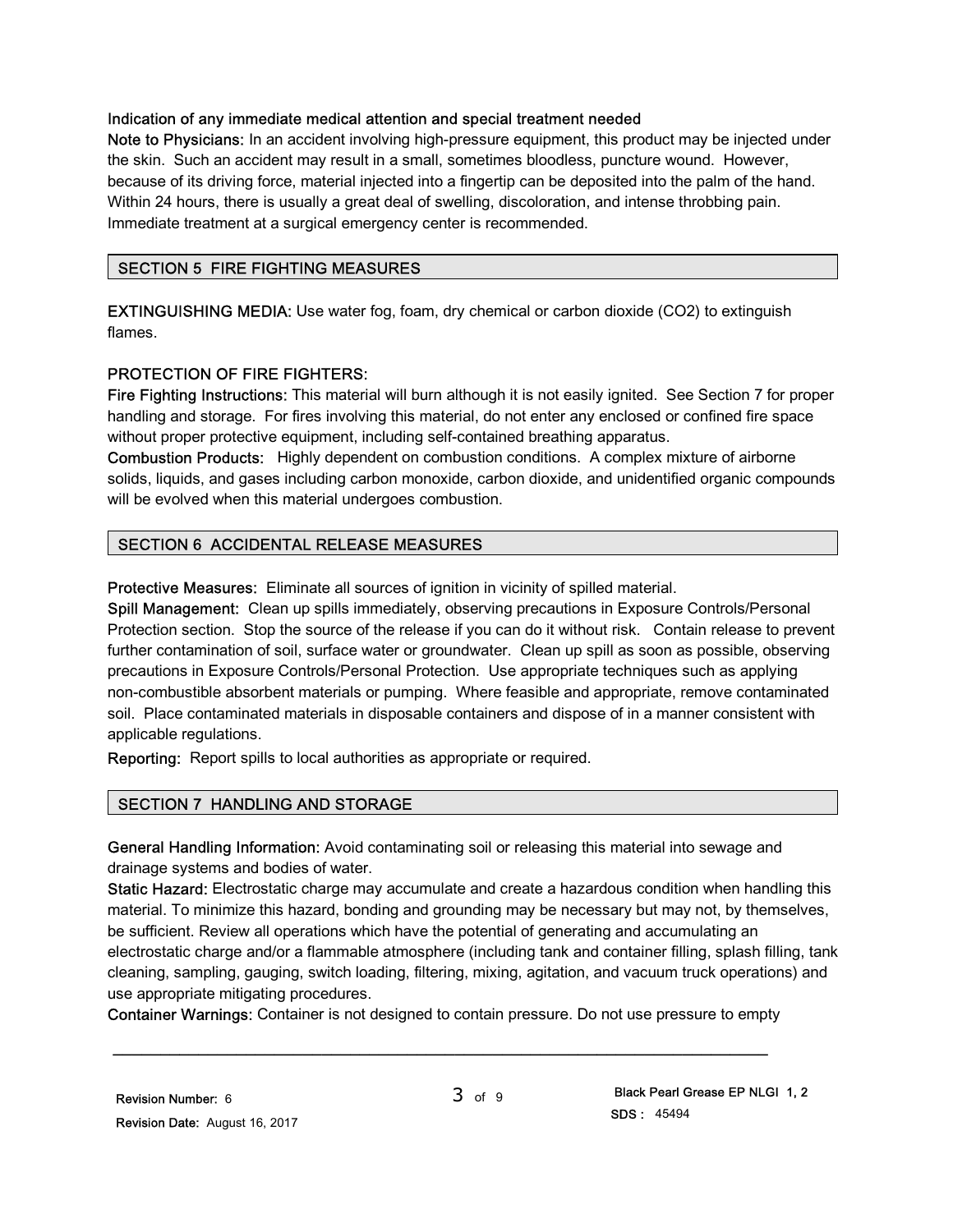container or it may rupture with explosive force. Empty containers retain product residue (solid, liquid, and/or vapor) and can be dangerous. Do not pressurize, cut, weld, braze, solder, drill, grind, or expose such containers to heat, flame, sparks, static electricity, or other sources of ignition. They may explode and cause injury or death. Empty containers should be completely drained, properly closed, and promptly returned to a drum reconditioner or disposed of properly.

# SECTION 8 EXPOSURE CONTROLS/PERSONAL PROTECTION

# GENERAL CONSIDERATIONS:

Consider the potential hazards of this material (see Section 2), applicable exposure limits, job activities, and other substances in the work place when designing engineering controls and selecting personal protective equipment. If engineering controls or work practices are not adequate to prevent exposure to harmful levels of this material, the personal protective equipment listed below is recommended. The user should read and understand all instructions and limitations supplied with the equipment since protection is usually provided for a limited time or under certain circumstances.

# ENGINEERING CONTROLS:

Use in a well-ventilated area.

# PERSONAL PROTECTIVE EQUIPMENT

Eye/Face Protection: No special eye protection is normally required. Where splashing is possible, wear safety glasses with side shields as a good safety practice.

Skin Protection: No special protective clothing is normally required. Where splashing is possible, select protective clothing depending on operations conducted, physical requirements and other substances in the workplace. Suggested materials for protective gloves include: Neoprene, Nitrile Rubber, Silver Shield, Viton.

Respiratory Protection: No respiratory protection is normally required.

If user operations generate an oil mist, determine if airborne concentrations are below the occupational exposure limit for mineral oil mist. If not, wear an approved respirator that provides adequate protection from the measured concentrations of this material. For air-purifying respirators use a particulate cartridge. Use a positive pressure air-supplying respirator in circumstances where air-purifying respirators may not provide adequate protection.

# Occupational Exposure Limits:

| Component                                          | Country/<br>Agency | <b>TWA</b>       | <b>STEL</b> | Ceiling | <b>Notation</b> |
|----------------------------------------------------|--------------------|------------------|-------------|---------|-----------------|
| Highly refined mineral oil (C15 -<br>$ C50\rangle$ | <b>ACGIH</b>       | $5 \text{ mg/m}$ | 10 mg/m $3$ | $- -$   | $- -$           |

 NOTE ON OCCUPATIONAL EXPOSURE LIMITS: Consult local authorities for acceptable provincial values in Canada. Consult the Canadian Standards Association Standard Z94.4-2011 Selection, Use and Care of Respirators.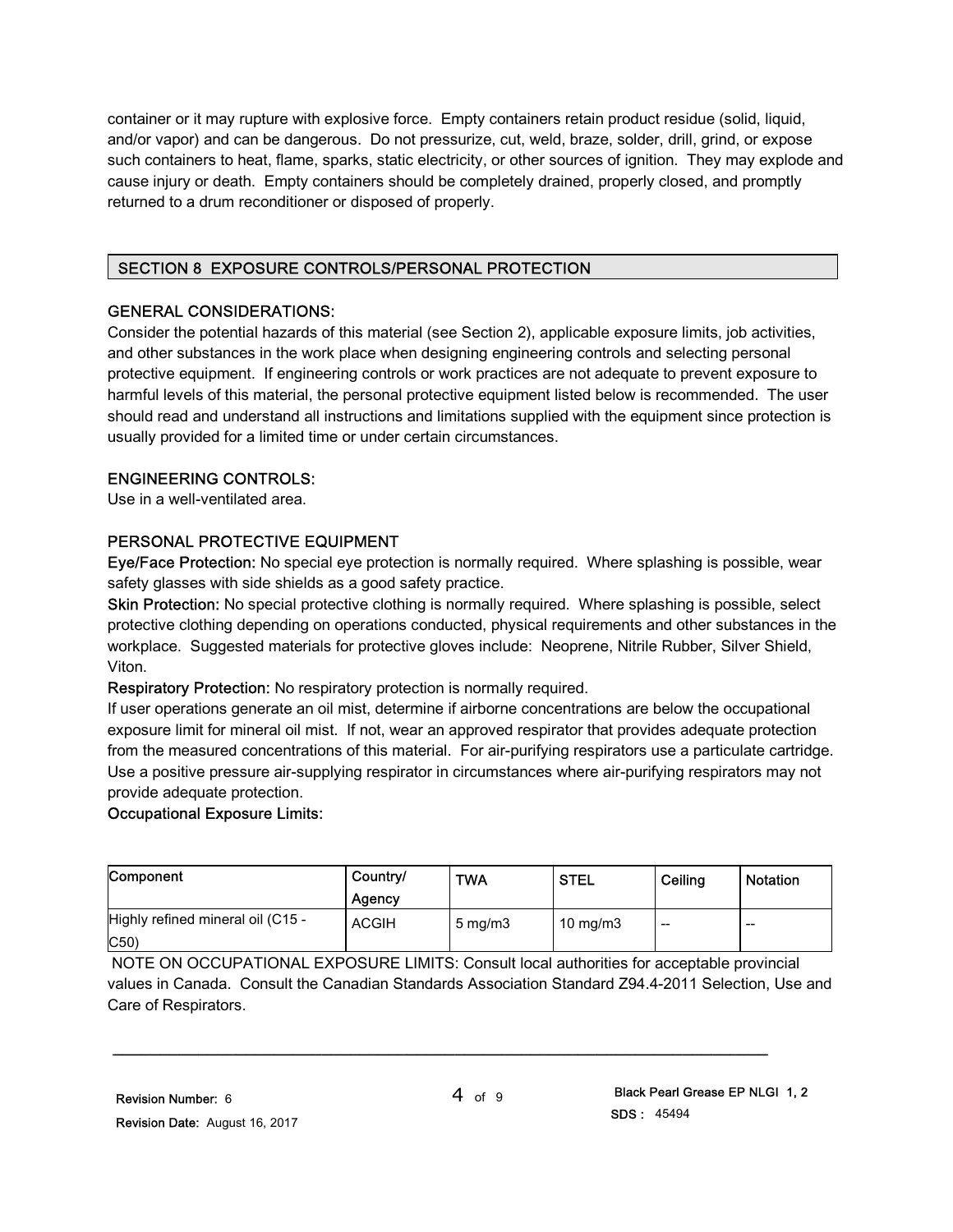# SECTION 9 PHYSICAL AND CHEMICAL PROPERTIES

Attention: the data below are typical values and do not constitute a specification.

Color: Black Physical State: Semi-solid Odor: Petroleum odor Odor Threshold: No data available pH: Not Applicable **Vapor Pressure:** <0.01 mmHg Maximum @ 40 °C (104 °F) Vapor Density (Air = 1): > 1 Minimum Initial Boiling Point: 315°C (599°F) Solubility: Soluble in hydrocarbons; insoluble in water Melting Point: 205°C (401°F) Minimum Specific Gravity: 0.90 @ 15.6°C (60.1°F) Density: No data available Viscosity: 13.50 mm2/s @ 100°C (212°F) Minimum Evaporation Rate: No data available Decomposition temperature: No data available Octanol/Water Partition Coefficient: No data available

#### FLAMMABLE PROPERTIES:

Flammability (solid, gas): No Data Available

Flashpoint: (Cleveland Open Cup) 246 °C (475 °F) (Estimated) Autoignition: No data available

Flammability (Explosive) Limits (% by volume in air): Lower: Not Applicable Upper: Not Applicable

#### SECTION 10 STABILITY AND REACTIVITY

Reactivity: May react with strong acids or strong oxidizing agents, such as chlorates, nitrates, peroxides, etc.

Chemical Stability: This material is considered stable under normal ambient and anticipated storage and handling conditions of temperature and pressure.

Incompatibility With Other Materials: Not applicable

Hazardous Decomposition Products: None known (None expected)

Hazardous Polymerization: Hazardous polymerization will not occur.

Sensitivity to Mechanical Impact: No.

# SECTION 11 TOXICOLOGICAL INFORMATION

#### Information on toxicological effects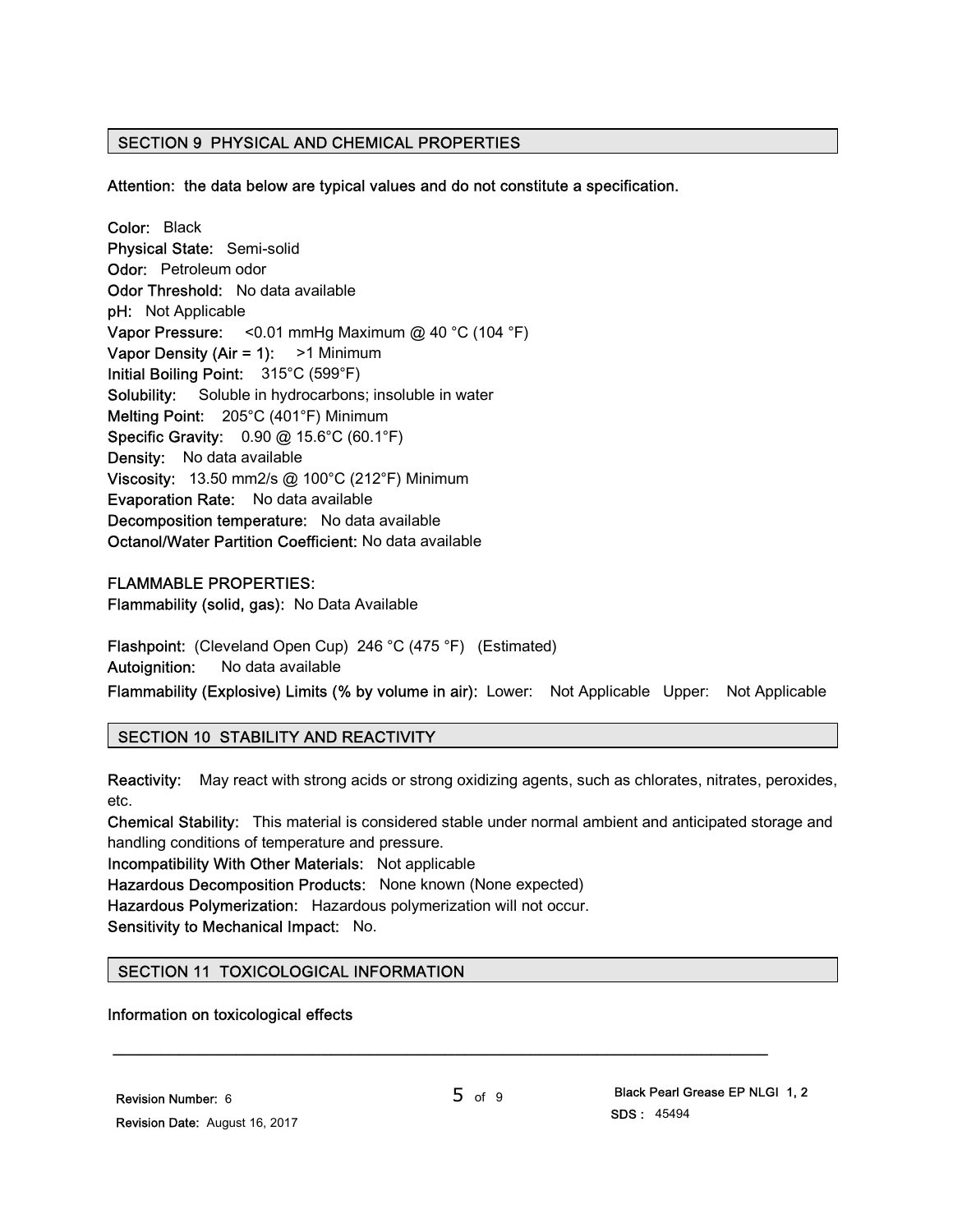Serious Eye Damage/Irritation: The eye irritation hazard is based on evaluation of data for similar materials.

Skin Corrosion/Irritation: The skin irritation hazard is based on evaluation of data for similar materials.

Skin Sensitization: The skin sensitization hazard is based on evaluation of data for similar materials.

Acute Dermal Toxicity: The acute dermal toxicity hazard is based on evaluation of data for similar materials.

Acute Oral Toxicity: The acute oral toxicity hazard is based on evaluation of data for similar materials.

Acute Inhalation Toxicity: The acute inhalation toxicity hazard is based on evaluation of data for product components.For additional information on the acute toxicity of the components, call the technical information center.

Acute Toxicity Estimate: Not Determined

Germ Cell Mutagenicity: The hazard evaluation is based on data for components or a similar material.

Carcinogenicity: The hazard evaluation is based on data for components or a similar material.

Reproductive Toxicity: The hazard evaluation is based on data for components or a similar material.

Specific Target Organ Toxicity - Single Exposure: The hazard evaluation is based on data for components or a similar material.

Specific Target Organ Toxicity - Repeated Exposure: The hazard evaluation is based on data for components or a similar material.

#### ADDITIONAL TOXICOLOGY INFORMATION:

 This product contains petroleum base oils which may be refined by various processes including severe solvent extraction, severe hydrocracking, or severe hydrotreating. None of the oils requires a cancer warning under the OSHA Hazard Communication Standard (29 CFR 1910.1200). These oils have not been listed in the National Toxicology Program (NTP) Annual Report nor have they been classified by the International Agency for Research on Cancer (IARC) as; carcinogenic to humans (Group 1), probably carcinogenic to humans (Group 2A), or possibly carcinogenic to humans (Group 2B).

 These oils have not been classified by the American Conference of Governmental Industrial Hygienists (ACGIH) as: confirmed human carcinogen (A1), suspected human carcinogen (A2), or confirmed animal carcinogen with unknown relevance to humans (A3).

#### SECTION 12 ECOLOGICAL INFORMATION

#### **ECOTOXICITY**

This material is not expected to be harmful to aquatic organisms.

\_\_\_\_\_\_\_\_\_\_\_\_\_\_\_\_\_\_\_\_\_\_\_\_\_\_\_\_\_\_\_\_\_\_\_\_\_\_\_\_\_\_\_\_\_\_\_\_\_\_\_\_\_\_\_\_\_\_\_\_\_\_\_\_\_\_\_\_\_

6 of 9 Black Pearl Grease EP NLGI 1, 2 SDS : 45494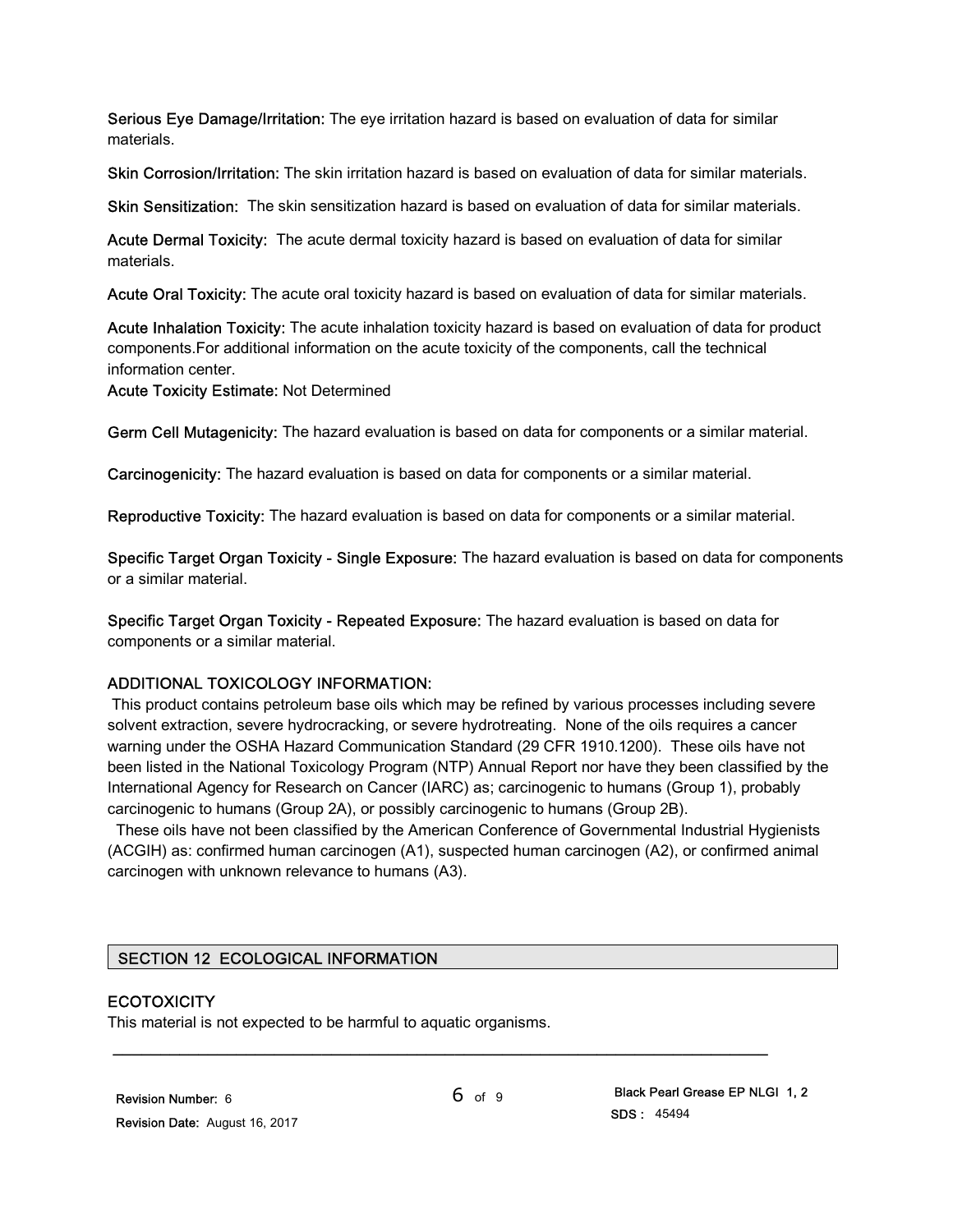The product has not been tested. The statement has been derived from the properties of the individual components.

#### **MOBILITY**

No data available.

#### PERSISTENCE AND DEGRADABILITY

This material is not expected to be readily biodegradable. The biodegradability of this material is based on an evaluation of data for the components or a similar material.

The product has not been tested. The statement has been derived from products of a similar structure and composition.

#### POTENTIAL TO BIOACCUMULATE

Bioconcentration Factor: No data available. Octanol/Water Partition Coefficient: No data available

#### SECTION 13 DISPOSAL CONSIDERATIONS

Use material for its intended purpose or recycle if possible. Oil collection services are available for used oil recycling or disposal. Place contaminated materials in containers and dispose of in a manner consistent with applicable regulations. Contact your sales representative or local environmental or health authorities for approved disposal or recycling methods. (See B.C. Reg. GY/92 Waste Management Act; R.R.O. 1990, Reg. 347 General-Waste Management; C.C.SM.c. W40 The Waste Reduction and Prevention Act; N.S. Reg. 51/95 and N.S. Reg. 179/96 for examples of Provincial legislation.)

#### SECTION 14 TRANSPORT INFORMATION

The description shown may not apply to all shipping situations. Consult 49CFR, or appropriate Dangerous Goods Regulations, for additional description requirements (e.g., technical name) and mode-specific or quantity-specific shipping requirements.

TC Shipping Description: NOT REGULATED AS DANGEROUS GOODS FOR TRANSPORT UNDER TRANSPORT CANADA (TDG)

IMO/IMDG Shipping Description: NOT REGULATED AS DANGEROUS GOODS FOR TRANSPORT UNDER THE IMDG CODE

ICAO/IATA Shipping Description: NOT REGULATED AS DANGEROUS GOODS FOR TRANSPORT UNDER ICAO

DOT Shipping Description: NOT REGULATED AS A HAZARDOUS MATERIAL UNDER 49 CFR

\_\_\_\_\_\_\_\_\_\_\_\_\_\_\_\_\_\_\_\_\_\_\_\_\_\_\_\_\_\_\_\_\_\_\_\_\_\_\_\_\_\_\_\_\_\_\_\_\_\_\_\_\_\_\_\_\_\_\_\_\_\_\_\_\_\_\_\_\_

#### SECTION 15 REGULATORY INFORMATION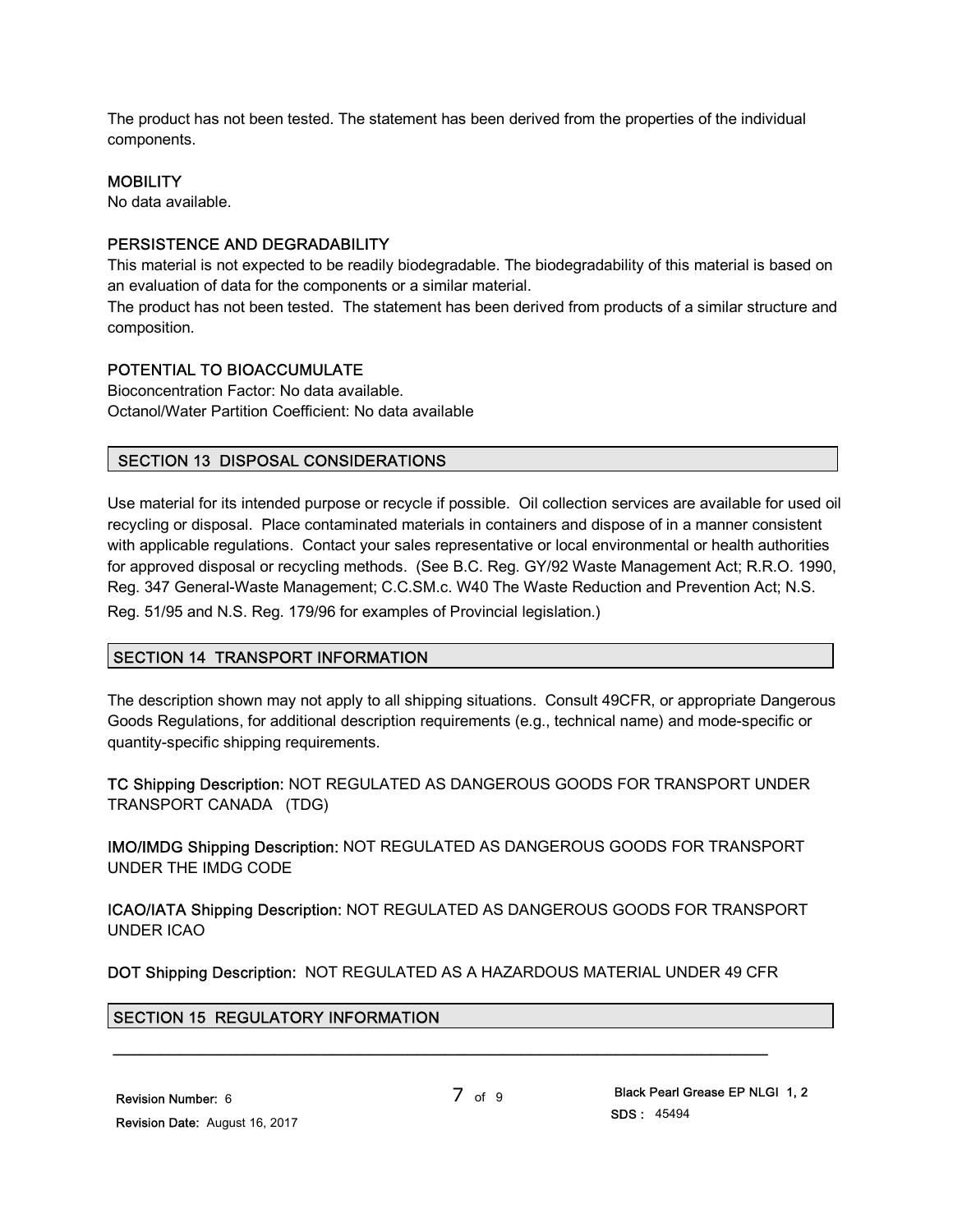# REGULATORY LISTS SEARCHED:

 01-1=IARC Group 1 01-2A=IARC Group 2A 01-2B=IARC Group 2B

No components of this material were found on the regulatory lists above.

#### CHEMICAL INVENTORIES:

All components comply with the following chemical inventory requirements: DSL (Canada), EINECS (European Union), ENCS (Japan), IECSC (China), KECI (Korea), TCSI (Taiwan), TSCA (United States).

One or more components does not comply with the following chemical inventory requirements: AICS (Australia), PICCS (Philippines).

# SECTION 16 OTHER INFORMATION

REVISION STATEMENT: SECTION 01 - Product Identifier information was modified.

Revision Date: August 16, 2017

#### ABBREVIATIONS THAT MAY HAVE BEEN USED IN THIS DOCUMENT:

| <b>TLV</b><br><b>Threshold Limit Value</b><br>$\sim$                            | <b>TWA</b><br>Time Weighted Average                                                      |  |  |
|---------------------------------------------------------------------------------|------------------------------------------------------------------------------------------|--|--|
| STEL -<br>Short-term Exposure Limit                                             | Permissible Exposure Limit<br>PEL.<br>$\blacksquare$                                     |  |  |
| <b>Globally Harmonized System</b><br>GHS -                                      | <b>CAS</b><br><b>Chemical Abstract Service Number</b>                                    |  |  |
| American Conference of Governmental<br>ACGIH<br>$\sim$                          | <b>IMO/IMDG</b><br>International Maritime Dangerous Goods<br>$\blacksquare$              |  |  |
| Industrial Hygienists                                                           | Code                                                                                     |  |  |
| API - American Petroleum Institute                                              | <b>SDS</b><br>Safety Data Sheet                                                          |  |  |
| WHMIS<br>Workplace Hazardous Materials<br>$\sim$                                | <b>NFPA</b><br>National Fire Protection Association (USA)<br>$\overline{\phantom{a}}$    |  |  |
| Information System                                                              |                                                                                          |  |  |
| DOT<br>Department of Transportation (USA)<br>$\sim$                             | NTP<br>National Toxicology Program (USA)<br>$\blacksquare$                               |  |  |
| <b>IARC</b><br>International Agency for Research on<br>$\overline{\phantom{a}}$ | <b>OSHA</b><br>Occupational Safety and Health Administration<br>$\overline{\phantom{0}}$ |  |  |
| Cancer                                                                          |                                                                                          |  |  |
| NCEL<br>- New Chemical Exposure Limit                                           | EPA - Environmental Protection Agency                                                    |  |  |
| SCBA<br>Self-Contained Breathing Apparatus                                      |                                                                                          |  |  |

Prepared according to the WHMIS 2015 by Chevron Energy Technology Company, 6001 Bollinger Canyon Road, San Ramon, CA 94583.

\_\_\_\_\_\_\_\_\_\_\_\_\_\_\_\_\_\_\_\_\_\_\_\_\_\_\_\_\_\_\_\_\_\_\_\_\_\_\_\_\_\_\_\_\_\_\_\_\_\_\_\_\_\_\_\_\_\_\_\_\_\_\_\_\_\_\_\_\_

The above information is based on the data of which we are aware and is believed to be correct as of